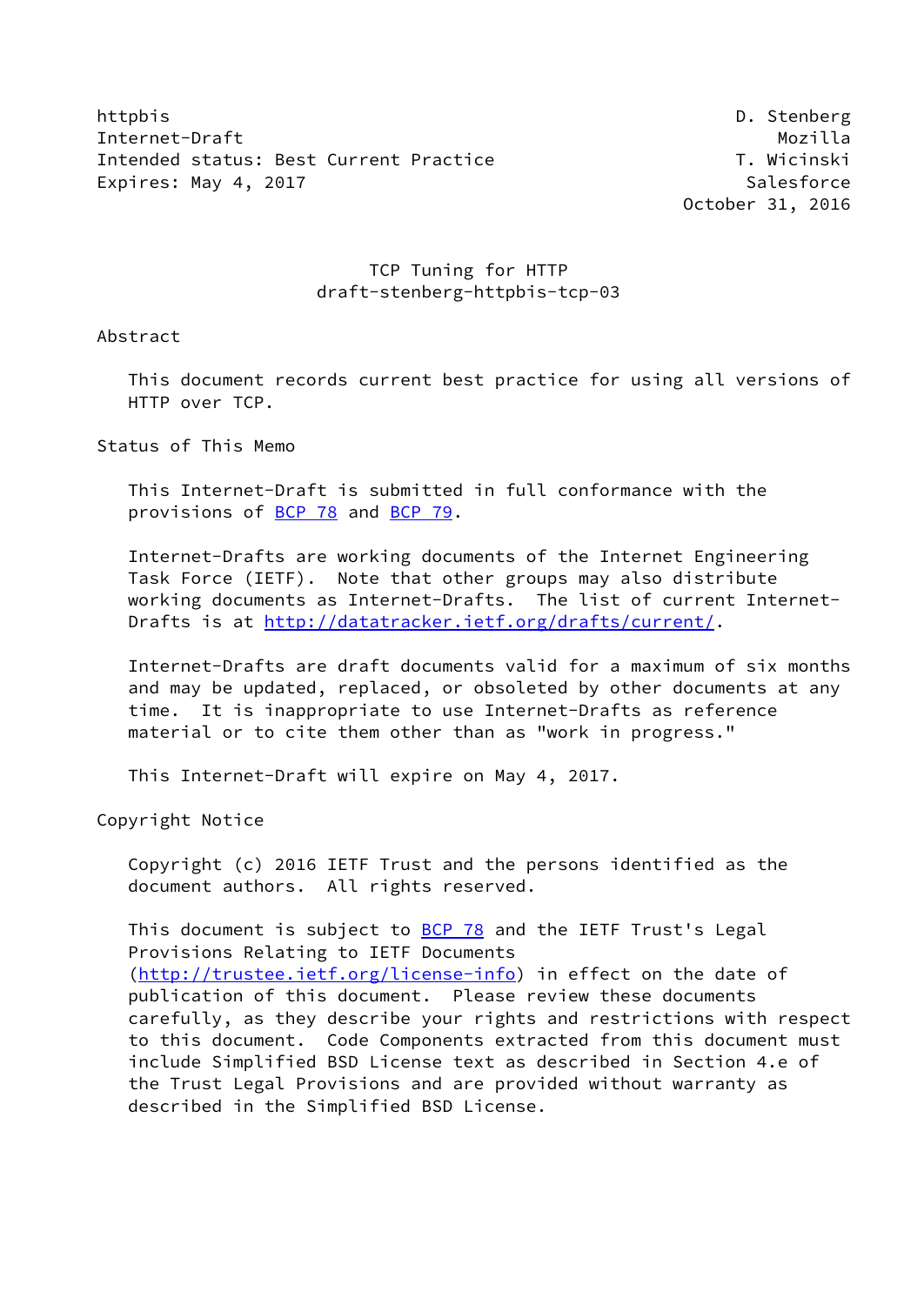<span id="page-1-1"></span>Internet-Draft TCP for HTTP 0ctober 2016

# Table of Contents

<span id="page-1-0"></span>

| 1.             | $\overline{2}$                                                             |
|----------------|----------------------------------------------------------------------------|
| 1.1.           | $\overline{3}$<br>Notational Conventions                                   |
|                | $\overline{3}$                                                             |
| 2.1.           | $\overline{3}$<br>Number of open files                                     |
| 2.2.           | $\overline{3}$<br>Number of concurrent network messages                    |
| 2.3.           | $\overline{3}$<br>Number of incoming TCP SYNs allowed to backlog           |
| 2.4.           | $\overline{4}$<br>Use the whole port range for local ports $\ldots \ldots$ |
| 2.5.           | $\overline{4}$<br>Lower the TCP FIN timeout                                |
| 2.6.           | $\overline{4}$<br>Reuse sockets in TIME_WAIT state                         |
| 2.7.           | TCP socket buffer sizes and Window Scaling $\ldots \ldots$                 |
| 2.8.           | Set maximum allowed TCP window sizes                                       |
| 2.9.           | $\frac{4}{5}$                                                              |
|                | $\overline{5}$                                                             |
| 3.1.           | $\overline{5}$                                                             |
| 3.2.           | $\underline{6}$<br>Initial Congestion Window                               |
| 3.3.           | $\underline{6}$<br>TCP SYN flood handling                                  |
|                | $\underline{6}$                                                            |
| 4.1.           | $\underline{6}$                                                            |
| 4.2.           | Explicit Congestion Control                                                |
| 4.3.           | $\frac{6}{6}$                                                              |
| 4.4.           |                                                                            |
| 4.5.           |                                                                            |
|                | $\frac{7}{7}$                                                              |
| 5.1.           | 8                                                                          |
| 5.2.           | $\underline{8}$<br>TCP-Bound Authentications                               |
|                | 8                                                                          |
| 6.1.           | $\underline{8}$                                                            |
| 6.2.           | $\underline{8}$                                                            |
| 6.3.           | $\underline{8}$<br>Close Idle Connections                                  |
| 6.4.           | 9                                                                          |
| $\mathbf{I}$ . | $\overline{9}$                                                             |
| 8.             | 9                                                                          |
|                | $\overline{a}$                                                             |
|                | 9.1. Normative References<br>$\overline{a}$<br>.                           |
| 9.2.           | 9<br>Informative References                                                |
| 9.3.           | 10<br>URIs                                                                 |
|                | Appendix A. Acknowledgments<br>10                                          |
|                | Appendix B. Operating System Settings for Linux<br>10                      |
|                |                                                                            |
|                |                                                                            |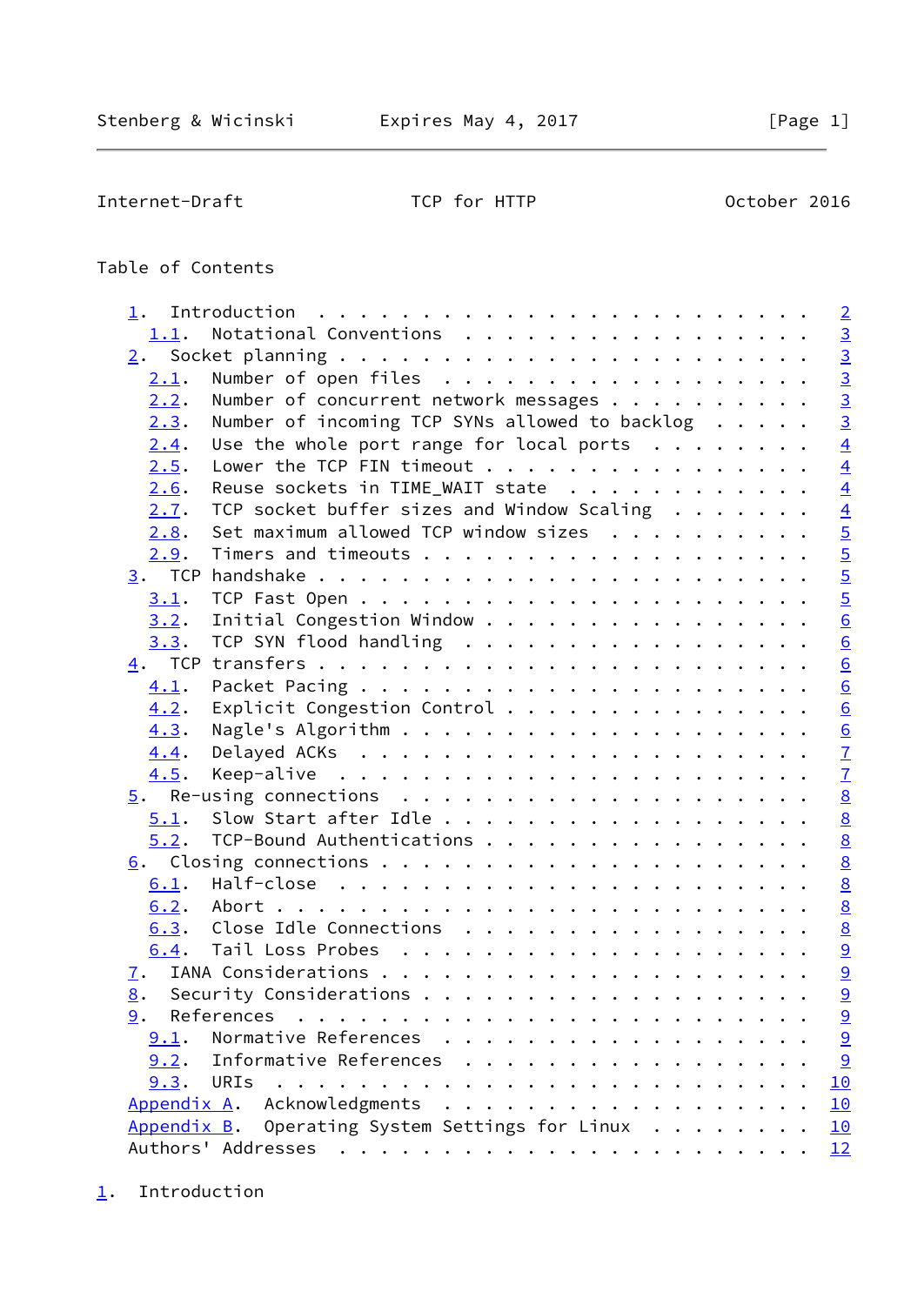HTTP version 1.1 [\[RFC7230](https://datatracker.ietf.org/doc/pdf/rfc7230)] as well as HTTP version 2 [\[RFC7540](https://datatracker.ietf.org/doc/pdf/rfc7540)] are defined to use TCP [[RFC0793\]](https://datatracker.ietf.org/doc/pdf/rfc0793), and their performance can depend greatly upon how TCP is configured. This document records the best

| Stenberg & Wicinski | Expires May 4, 2017 | [Page 2] |
|---------------------|---------------------|----------|
|                     |                     |          |

<span id="page-2-1"></span>Internet-Draft TCP for HTTP October 2016

 current practice for using HTTP over TCP, with a focus on improving end-user perceived performance.

 These practices are generally applicable to HTTP/1 as well as HTTP/2, although some may note particular impact or nuance regarding a particular protocol version.

 There are countless scenarios, roles and setups where HTTP is being using so there can be no single specific "Right Answer" to most TCP questions. This document intends only to cover the most important areas of concern and suggest possible actions.

<span id="page-2-0"></span>[1.1](#page-2-0). Notational Conventions

 The key words "MUST", "MUST NOT", "REQUIRED", "SHALL", "SHALL NOT", "SHOULD", "SHOULD NOT", "RECOMMENDED", "MAY", and "OPTIONAL" in this document are to be interpreted as described in [\[RFC2119](https://datatracker.ietf.org/doc/pdf/rfc2119)].

<span id="page-2-2"></span>[2](#page-2-2). Socket planning

 Your HTTP server or intermediary may need configuration changes to some system tunables and timeout periods to perform optimally. Actual values will depend on how you are scaling the platform, horizontally or vertically, and other connection semantics. Changing system limits and altering thresholds will change the behavior of your web service and its dependencies. These dependencies are usually common to other services running on the same system, so good planning and testing is advised.

 This is a list of values to consider and some general advice on how those values can be modified on Linux systems.

<span id="page-2-3"></span>[2.1](#page-2-3). Number of open files

 A modern HTTP server will serve a large number of TCP connections and in most systems each open socket equals an open file. Make sure that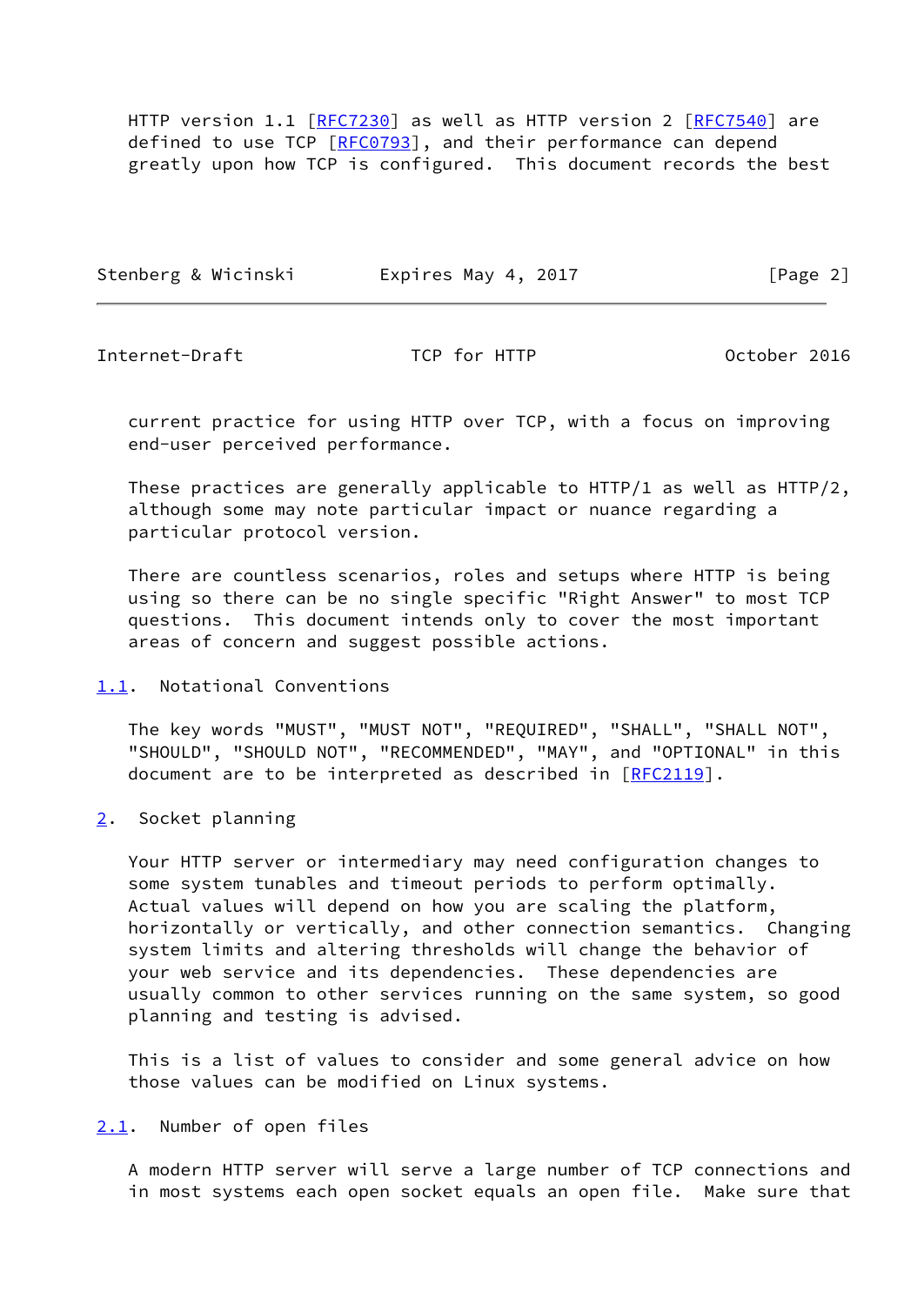limit isn't a bottle neck.

<span id="page-3-0"></span>[2.2](#page-3-0). Number of concurrent network messages

 Raise the number of packets allowed to get queued when a particular interface receives packets faster than the kernel can process them.

<span id="page-3-1"></span>[2.3](#page-3-1). Number of incoming TCP SYNs allowed to backlog

 The number of new connection requests that are allowed to queue up in the kernel. These can be connections that are in SYN RECEIVED or ESTABLISHED states. Historically, operating systems used a single

| Stenberg & Wicinski | Expires May 4, 2017 | [Page 3] |
|---------------------|---------------------|----------|
|---------------------|---------------------|----------|

<span id="page-3-3"></span>Internet-Draft TCP for HTTP 0ctober 2016

 backlog queue for both of these states. Newer implemntations use two separate queues: one for connections in SYN RECEIVED and one for those which are ESTABLISHED state (better known as the accept queue).

<span id="page-3-2"></span>[2.4](#page-3-2). Use the whole port range for local ports

 To make sure the TCP stack can take full advantage of the entire set of possible sockets, give it a larger range of local port numbers to use.

<span id="page-3-4"></span>[2.5](#page-3-4). Lower the TCP FIN timeout

 High connection completion rates will consume ephemeral ports quickly. Lower the time during which connections are in FIN-WAIT-2/ TIME\_WAIT states so that they can be purged faster and thus maintain a maximal number of available sockets. The primitives for the assignment of these values were described in [\[RFC0793](https://datatracker.ietf.org/doc/pdf/rfc0793)], however significantly lower values are commonly used.

<span id="page-3-5"></span>[2.6](#page-3-5). Reuse sockets in TIME\_WAIT state

 When running backend servers on a managed, low latency network you might allow the reuse of sockets in TIME\_WAIT state for new connections when a protocol complete termination has occurred. There is no RFC that covers this behaviour.

<span id="page-3-6"></span>[2.7](#page-3-6). TCP socket buffer sizes and Window Scaling

Systems meant to handle and serve a huge number of TCP connections at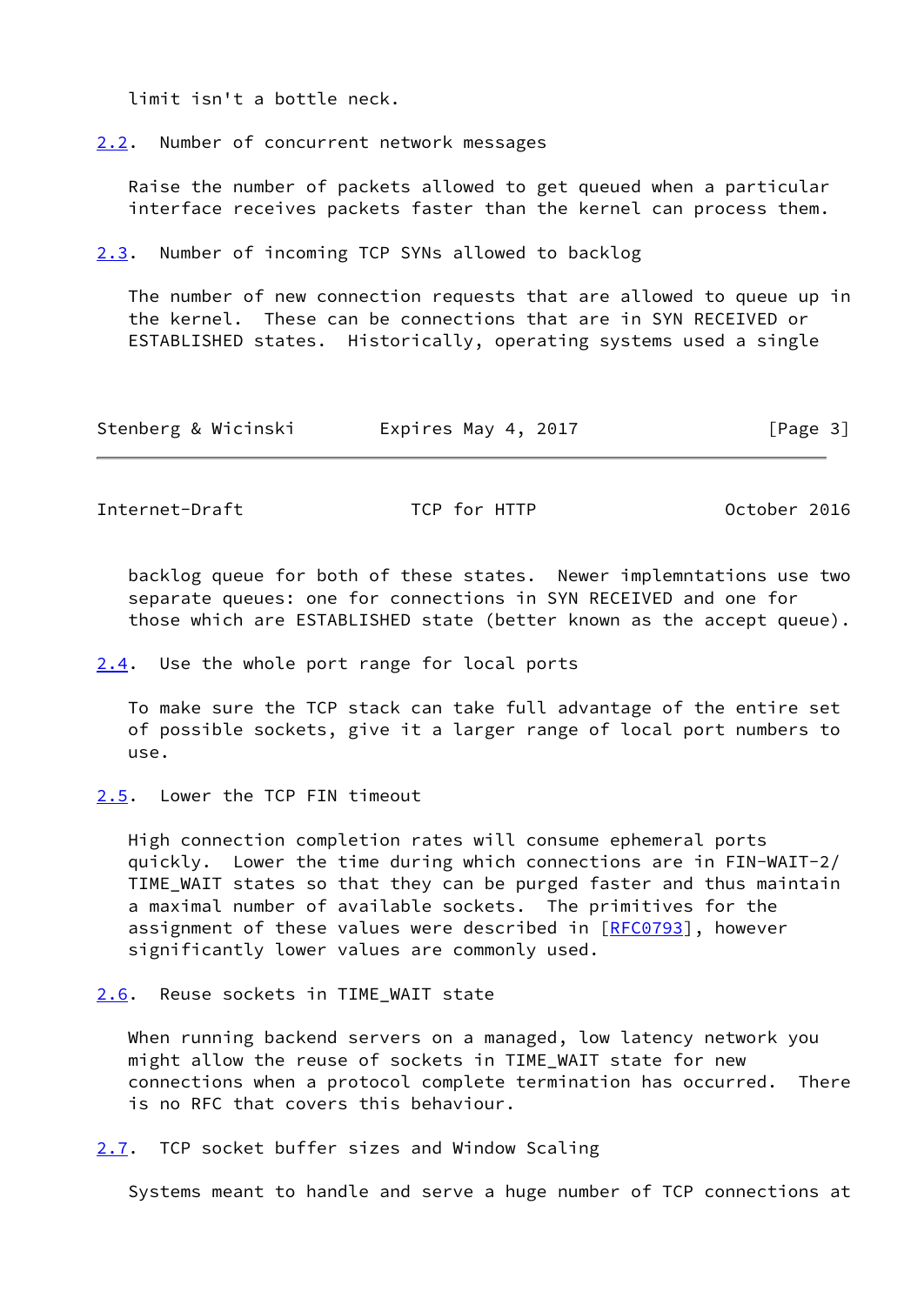high speeds need a significant amount of memory for TCP socket buffers. On some systems you can tell the TCP stack what default buffer sizes to use and how much they are allowed to dynamically grow and shrink. Window Scaling is typically linked to socket buffer sizes.

 The minimum and default tend to require less proactive amendment than the maximum value. When deriving maximum values for use, you should consider the BDP (Bandwidth Delay Product) of the target environment and clients. Consider also that 'read' and 'write' values do not require to be synchronised, as the BDP requirements for a load balancer or middle-box might be very different when acting as a sender or receiver.

 Allowing needlessly high values beyond the expected limitations of the platform might increase the probability of retransmissions and buffer induced delays within the path. Extensions such as ECN coupled with AQM can help mitigate this undesirable behaviour [\[RFC7141](https://datatracker.ietf.org/doc/pdf/rfc7141)].

| Stenberg & Wicinski | Expires May 4, 2017 | [Page 4] |
|---------------------|---------------------|----------|
|                     |                     |          |

<span id="page-4-1"></span>Internet-Draft TCP for HTTP October 2016

[RFC7323] covers Window Scaling in greater detail.

<span id="page-4-0"></span>[2.8](#page-4-0). Set maximum allowed TCP window sizes

 You may have to increase the largest allowed window size. Window scaling must be accommodated within the maximal values, however it is not uncommon to see the maximum definable higher than the scalable limit; these values can statically defined within socket parameters (SO\_RCVBUF,SO\_SNDBUF).

<span id="page-4-2"></span>[2.9](#page-4-2). Timers and timeouts

 On a modern shared platform it can be common to plan for both long and short lived connections on the same implementation. However, the delivery of static assets and a 'web push' or 'long poll' service provide very different quality of service promises.

 Fail 'fast': TCP resources can be highly contended. For fault tolerance reasons a server needs to be able to determine within a reasonable time frame whether a connection is still active or required. e.g. If static assets typically return in 100s of milliseconds, and users 'switch off' after <10s keeping timeouts of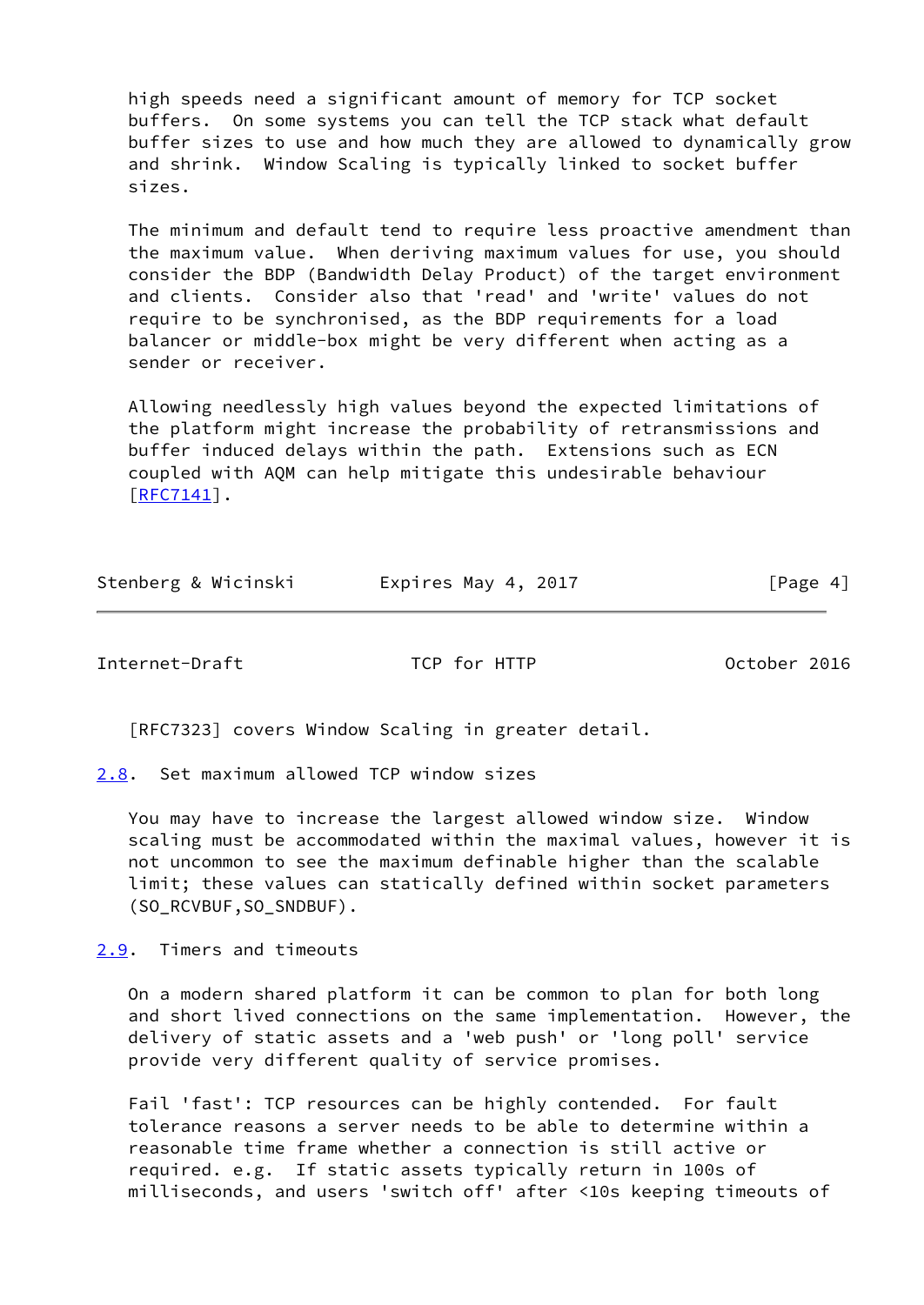>30s make little sense and defining a 'quality of service' appropriate to the target platform is encouraged. On a shared platform with mixed session lifetimes, applications that require longer render times have various options to ensure the underlying service and upstream servers in the path can identify the session as not failed: HTTP continuations, Redirects, 202s or sending data.

 Clients and servers typically have many timeout options, a few notable options are: Connect(client), time to request(server), time to first byte(client), between bytes(server/client), total connection time(server/client). Some implementations merge these values into a single 'timeout' definition even when statistics are reported individually. All should be considered as the defaults in many implementations are highly underiable, even infinite timeouts have been observed.

<span id="page-5-0"></span>[3](#page-5-0). TCP handshake

<span id="page-5-1"></span>[3.1](#page-5-1). TCP Fast Open

TCP Fast Open (a.k.a. TFO, [\[RFC7413](https://datatracker.ietf.org/doc/pdf/rfc7413)]) allows data to be sent on the TCP handshake, thereby allowing a request to be sent without any delay if a connection is not open.

 TFO requires both client and server support, and additionally requires application knowledge, because the data sent on the SYN

| Stenberg & Wicinski<br>Expires May 4, 2017 |  |  | [Page 5] |
|--------------------------------------------|--|--|----------|
|--------------------------------------------|--|--|----------|

<span id="page-5-3"></span>Internet-Draft TCP for HTTP October 2016

 needs to be idempotent. Therefore, TFO can only be used on idempotent, safe HTTP methods (e.g., GET and HEAD), or with intervening negotiation (e.g, using TLS). It should be noted that TFO requires a secret to be defined on the server to mitigate security vulnerabilities it introduces. TFO therefore requires more server side deployment planning than other enhancements.

 Support for TFO is growing in client platforms, especially mobile, due to the significant performance advantage it gives.

<span id="page-5-2"></span>[3.2](#page-5-2). Initial Congestion Window

 [RFC6928] specifies an initcwnd (initial congestion window) of 10, and is now fairly widely deployed server-side. There has been experimentation with larger initial windows, in combination with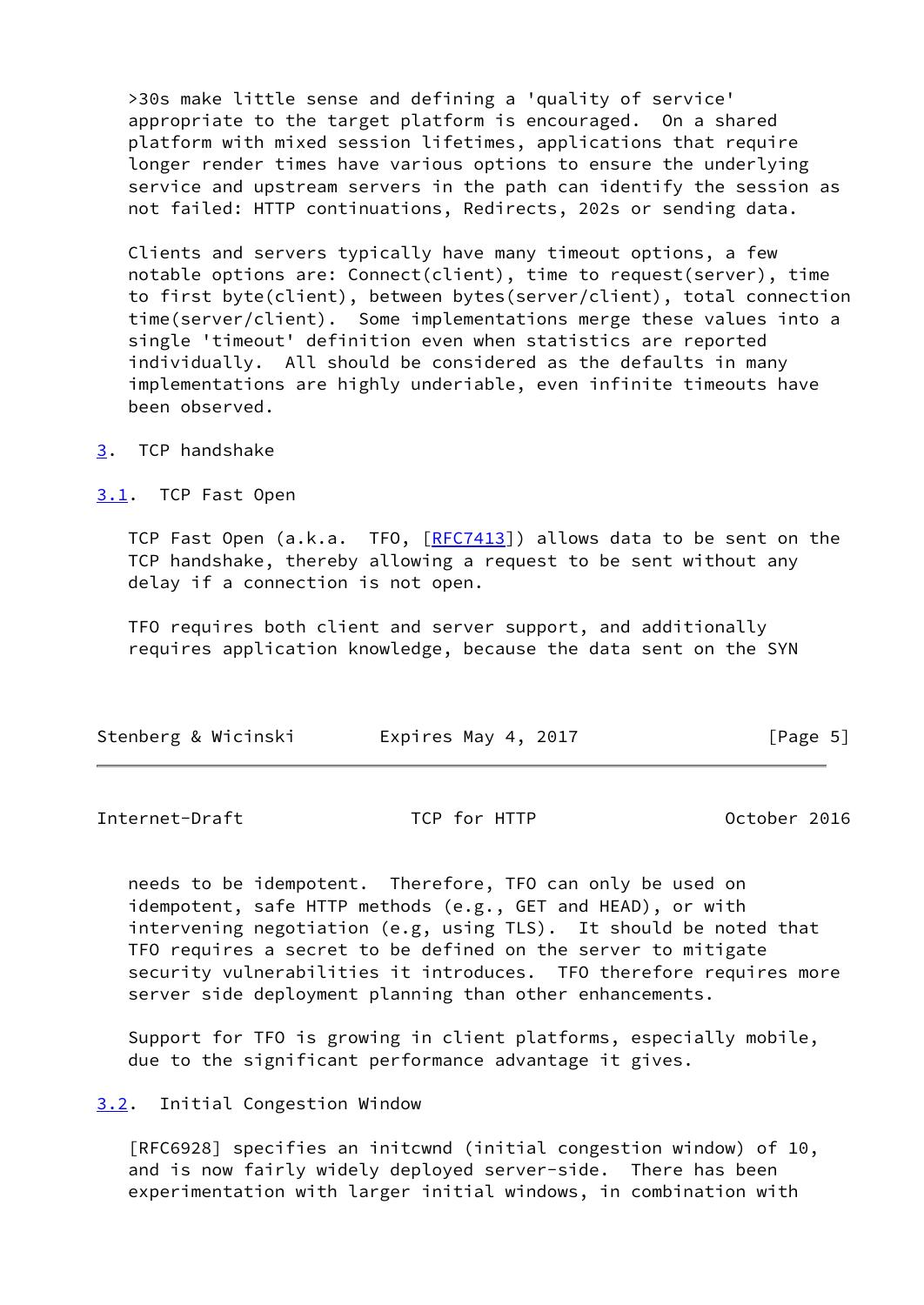packet pacing. Many implementations allow initcwnd to be applied to specific routes which allows a greater degree of flexibility than some other TCP parameters.

 IW10 has been reported to perform fairly well even in high volume servers.

<span id="page-6-0"></span>[3.3](#page-6-0). TCP SYN flood handling

TCP SYN Flood mitigations [[RFC4987](https://datatracker.ietf.org/doc/pdf/rfc4987)] are necessary and there will be thresholds to tweak.

- <span id="page-6-1"></span>[4](#page-6-1). TCP transfers
- <span id="page-6-2"></span>[4.1](#page-6-2). Packet Pacing

TBD

<span id="page-6-3"></span>[4.2](#page-6-3). Explicit Congestion Control

Apple deploying in iOS and OSX  $\lceil \frac{1}{2} \rceil$ .

<span id="page-6-4"></span>[4.3](#page-6-4). Nagle's Algorithm

Nagle's Algorithm [[RFC0896](https://datatracker.ietf.org/doc/pdf/rfc0896)] is the mechanism that makes the TCP stack hold (small) outgoing packets for a short period of time so that it can potentially merge that packet with the next outgoing one. It is optimized for throughput at the expense of latency.

 HTTP/2 in particular requires that the client can send a packet back fast even during transfers that are perceived as single direction transfers. Even small delays in those sends can cause a significant performance loss.

<span id="page-6-5"></span>

| Stenberg & Wicinski              | Expires May 4, 2017                                                     | [Page 6]     |
|----------------------------------|-------------------------------------------------------------------------|--------------|
| Internet-Draft                   | TCP for HTTP                                                            | October 2016 |
| in a single write() system call. | $HTTP/1.1$ is also affected, especially when sending off a full request |              |
|                                  | In POSIX systems you switch it off like this:                           |              |
| int one = $1$ ;                  | setsockopt(fd, IPPROTO_TCP, TCP_NODELAY, &one, sizeof(one));            |              |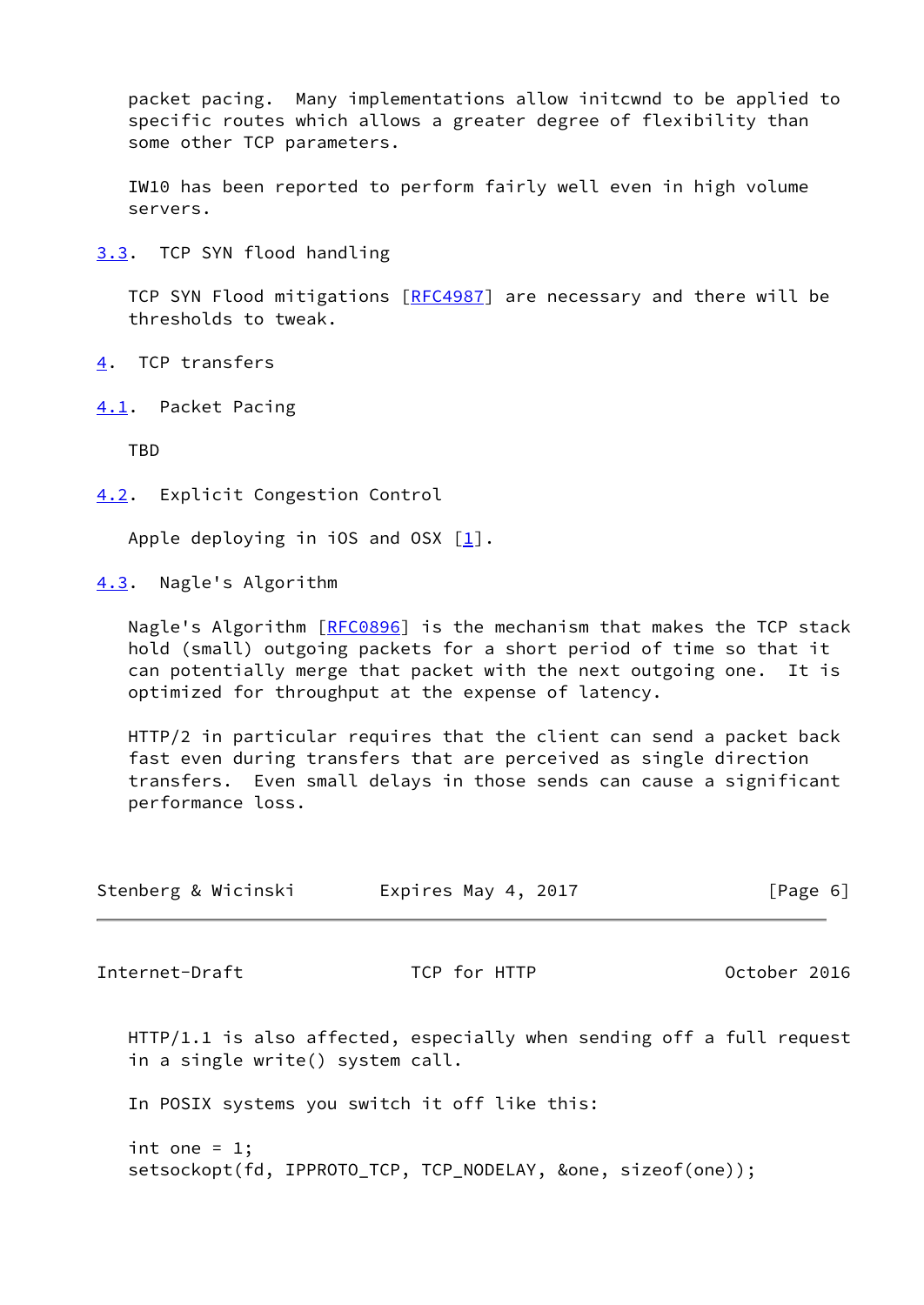### <span id="page-7-0"></span>[4.4](#page-7-0). Delayed ACKs

 Delayed ACK [\[RFC1122](https://datatracker.ietf.org/doc/pdf/rfc1122)] is a mechanism enabled in most TCP stacks that causes the stack to delay sending acknowledgement packets in response to data. The ACK is delayed up until a certain threshold, or until the peer has some data to send, in which case the ACK will be sent along with that data. Depending on the traffic flow and TCP stack this delay can be as long as 500ms.

 This interacts poorly with peers that have Nagle's Algorithm enabled. Because Nagle's Algorithm delays sending until either one MSS of data is provided \_or\_ until an ACK is received for all sent data, delaying ACKs can force Nagle's Algorithm to buffer packets when it doesn't need to (that is, when the other peer has already processed the outstanding data).

 Delayed ACKs can be useful in situations where it is reasonable to assume that a data packet will almost immediately (within 500ms) cause data to be sent in the other direction. In general in both HTTP/1.1 and HTTP/2 this is unlikely: therefore, disabling Delayed ACKs can provide an improvement in latency.

 However, the TLS handshake is a clear exception to this case. For the duration of the TLS handshake it is likely to be useful to keep Delayed ACKs enabled.

 Additionally, for low-latency servers that can guarantee responses to requests within 500ms, on long-running connections (such as HTTP/2), and when requests are small enough to fit within a small packet, leaving delayed ACKs turned on may provide minor performance benefits.

 Effective use of switching off delayed ACKs requires extensive profiling.

<span id="page-7-1"></span>[4.5](#page-7-1). Keep-alive

 TCP keep-alive is likely disabled - at least on mobile clients for energy saving purposes. App-level keep-alive is then required for

Stenberg & Wicinski **Expires May 4, 2017** [Page 7]

<span id="page-7-2"></span>Internet-Draft TCP for HTTP 0ctober 2016

long-lived requests to detect failed peers or connections reset by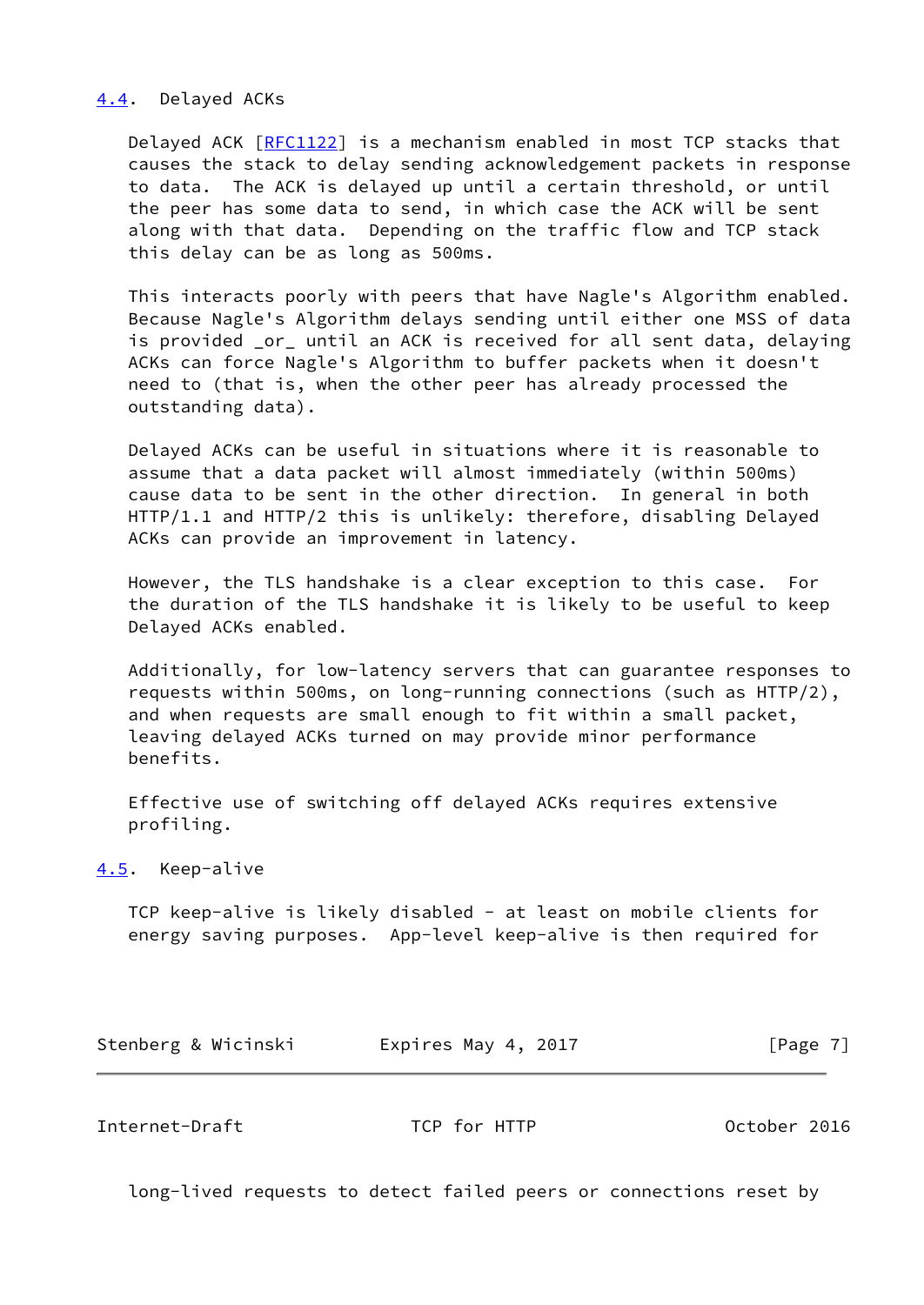stateful firewalls etc.

<span id="page-8-0"></span>[5](#page-8-0). Re-using connections

<span id="page-8-1"></span>[5.1](#page-8-1). Slow Start after Idle

 Slow-start is one of the algorithms that TCP uses to control congestion inside the network. It is also known as the exponential growth phase. Each TCP connection will start off in slow-start but will also go back to slow-start after a certain amount of idle time.

<span id="page-8-2"></span>[5.2](#page-8-2). TCP-Bound Authentications

 There are several HTTP authentication mechanisms in use today that are used or can be used to authenticate a connection rather than a single HTTP request. Two popular ones are NTLM and Negotiate.

 If such an authentication has been negotiated on a TCP connection, that connection can remain authenticated throughout the rest of its lifetime. This discrepancy with how other HTTP authentications work makes it important to handle these connections with care.

- <span id="page-8-3"></span>[6](#page-8-3). Closing connections
- <span id="page-8-4"></span>[6.1](#page-8-4). Half-close

 The client or server is free to half-close after a request or response has been completed; or when there is no pending stream in HTTP/2.

 Half-closing is sometimes the only way for a server to make sure it closes down connections cleanly so that it doesn't accept more requests while still allowing clients to receive the ongoing responses.

## <span id="page-8-5"></span>[6.2](#page-8-5). Abort

 No client abort for HTTP/1.1 after the request body has been sent. Delayed full close is expected following an error response to avoid RST on the client.

## <span id="page-8-6"></span>[6.3](#page-8-6). Close Idle Connections

 Keeping open connections around for subsequent connection reuse is key for many HTTP clients' performance. The value of an existing connection quickly degrades and after only a few minutes the chance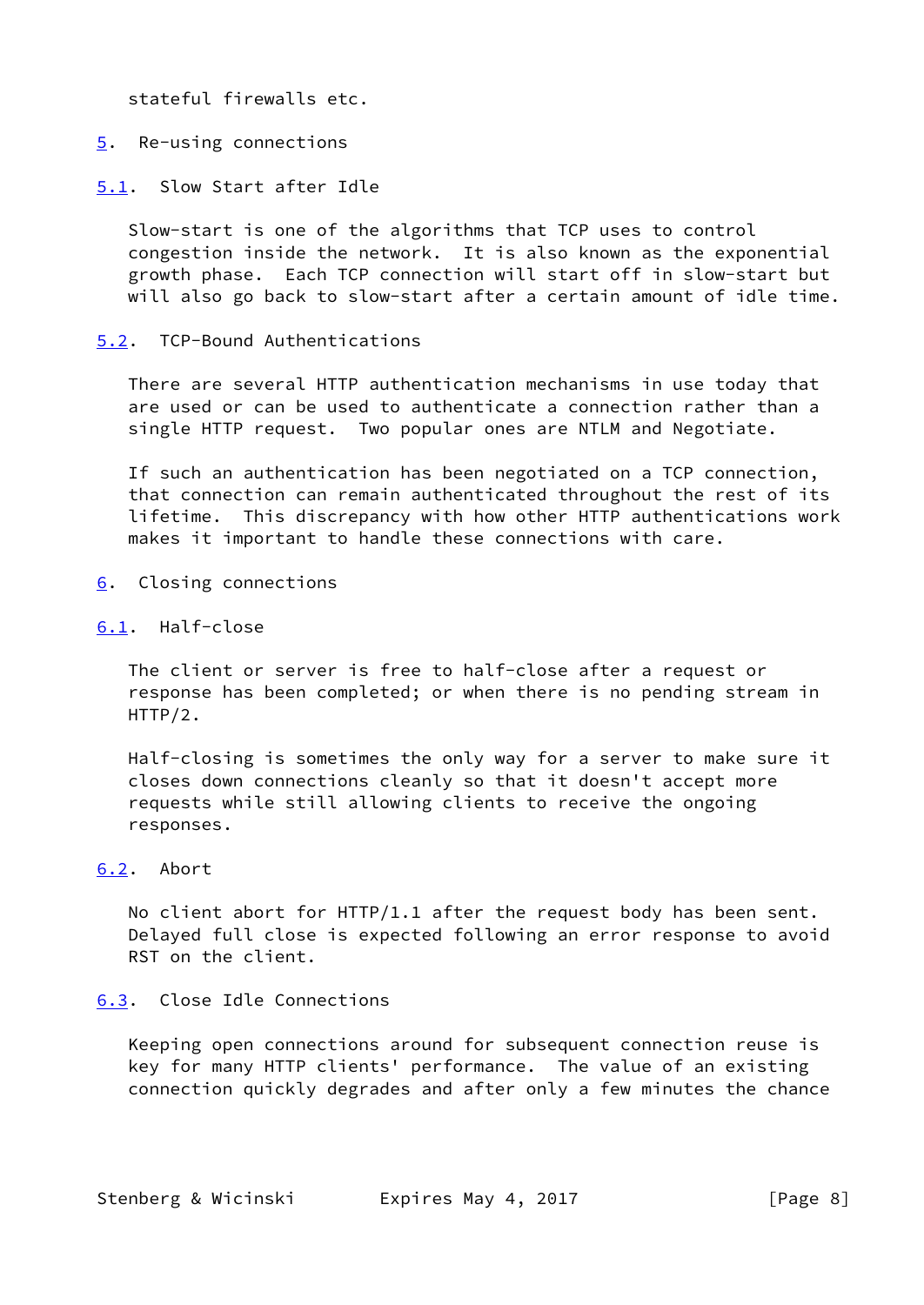<span id="page-9-1"></span>Internet-Draft TCP for HTTP October 2016

 that a connection will successfully get reused by a web browser is slim.

<span id="page-9-0"></span>[6.4](#page-9-0). Tail Loss Probes

draft  $[2]$  $[2]$ 

<span id="page-9-2"></span>[7](#page-9-2). IANA Considerations

This document does not require action from IANA.

<span id="page-9-3"></span>[8](#page-9-3). Security Considerations

TBD

- <span id="page-9-4"></span>[9](#page-9-4). References
- <span id="page-9-5"></span>[9.1](#page-9-5). Normative References
	- [RFC0793] Postel, J., "Transmission Control Protocol", STD 7, [RFC 793](https://datatracker.ietf.org/doc/pdf/rfc793), DOI 10.17487/RFC0793, September 1981, <[http://www.rfc-editor.org/info/rfc793>](http://www.rfc-editor.org/info/rfc793).
	- [RFC2119] Bradner, S., "Key words for use in RFCs to Indicate Requirement Levels", [BCP 14](https://datatracker.ietf.org/doc/pdf/bcp14), [RFC 2119](https://datatracker.ietf.org/doc/pdf/rfc2119), DOI 10.17487/RFC2119, March 1997, <<http://www.rfc-editor.org/info/rfc2119>>.
	- [RFC7230] Fielding, R., Ed. and J. Reschke, Ed., "Hypertext Transfer Protocol (HTTP/1.1): Message Syntax and Routing", [RFC 7230,](https://datatracker.ietf.org/doc/pdf/rfc7230) DOI 10.17487/RFC7230, June 2014, <<http://www.rfc-editor.org/info/rfc7230>>.
	- [RFC7540] Belshe, M., Peon, R., and M. Thomson, Ed., "Hypertext Transfer Protocol Version 2 (HTTP/2)", [RFC 7540](https://datatracker.ietf.org/doc/pdf/rfc7540), DOI 10.17487/RFC7540, May 2015, <<http://www.rfc-editor.org/info/rfc7540>>.
- <span id="page-9-6"></span>[9.2](#page-9-6). Informative References
	- [RFC0896] Nagle, J., "Congestion Control in IP/TCP Internetworks", [RFC 896](https://datatracker.ietf.org/doc/pdf/rfc896), DOI 10.17487/RFC0896, January 1984, <[http://www.rfc-editor.org/info/rfc896>](http://www.rfc-editor.org/info/rfc896).
	- [RFC1122] Braden, R., Ed., "Requirements for Internet Hosts Communication Layers", STD 3, [RFC 1122](https://datatracker.ietf.org/doc/pdf/rfc1122),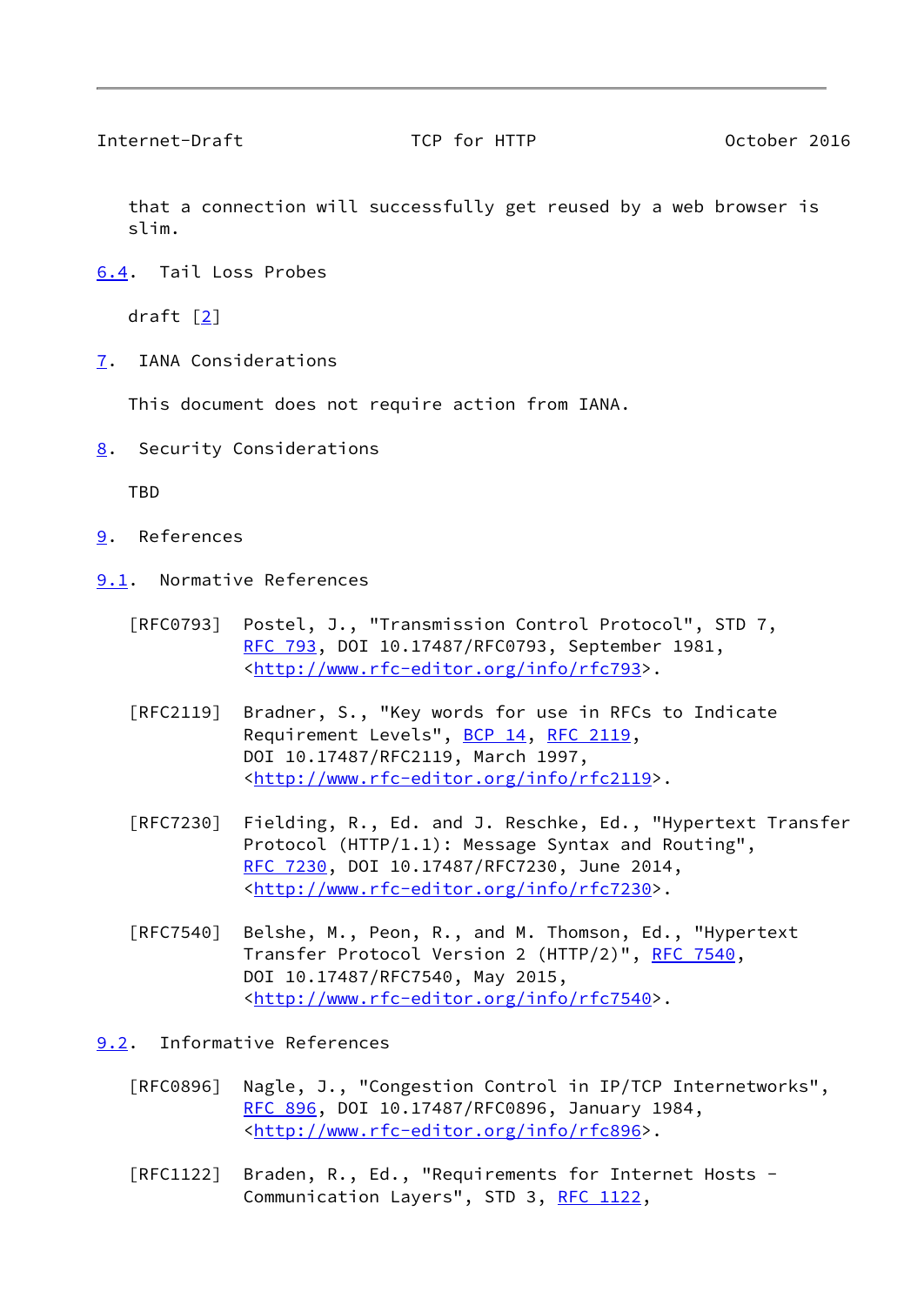# DOI 10.17487/RFC1122, October 1989, <<http://www.rfc-editor.org/info/rfc1122>>.

| Stenberg & Wicinski | Expires May 4, 2017 | [Page 9] |
|---------------------|---------------------|----------|
|---------------------|---------------------|----------|

<span id="page-10-1"></span>Internet-Draft TCP for HTTP October 2016

- [RFC4987] Eddy, W., "TCP SYN Flooding Attacks and Common Mitigations", [RFC 4987](https://datatracker.ietf.org/doc/pdf/rfc4987), DOI 10.17487/RFC4987, August 2007, <<http://www.rfc-editor.org/info/rfc4987>>.
- [RFC6928] Chu, J., Dukkipati, N., Cheng, Y., and M. Mathis, "Increasing TCP's Initial Window", [RFC 6928](https://datatracker.ietf.org/doc/pdf/rfc6928), DOI 10.17487/RFC6928, April 2013, <<http://www.rfc-editor.org/info/rfc6928>>.
- [RFC7141] Briscoe, B. and J. Manner, "Byte and Packet Congestion Notification", [BCP 41](https://datatracker.ietf.org/doc/pdf/bcp41), [RFC 7141](https://datatracker.ietf.org/doc/pdf/rfc7141), DOI 10.17487/RFC7141, February 2014, <<http://www.rfc-editor.org/info/rfc7141>>.
- [RFC7323] Borman, D., Braden, B., Jacobson, V., and R. Scheffenegger, Ed., "TCP Extensions for High Performance", [RFC 7323,](https://datatracker.ietf.org/doc/pdf/rfc7323) DOI 10.17487/RFC7323, September 2014, <<http://www.rfc-editor.org/info/rfc7323>>.
- [RFC7413] Cheng, Y., Chu, J., Radhakrishnan, S., and A. Jain, "TCP Fast Open", [RFC 7413,](https://datatracker.ietf.org/doc/pdf/rfc7413) DOI 10.17487/RFC7413, December 2014, <<http://www.rfc-editor.org/info/rfc7413>>.
- <span id="page-10-4"></span><span id="page-10-0"></span>[9.3](#page-10-0). URIs
	- [1] <https://developer.apple.com/videos/wwdc/2015/?id=719>
	- [2] <http://tools.ietf.org/html/draft-dukkipati-tcpm-tcp-loss-probe-01>

<span id="page-10-5"></span><span id="page-10-2"></span>[Appendix A.](#page-10-2) Acknowledgments

 This specification builds upon previous work and help from Mark Nottingham, Craig Taylor

<span id="page-10-3"></span>[Appendix B.](#page-10-3) Operating System Settings for Linux

 Here are some sample operating system settings for the Linux operating system, along with the section it refers to.

[Section 2.1](#page-2-3)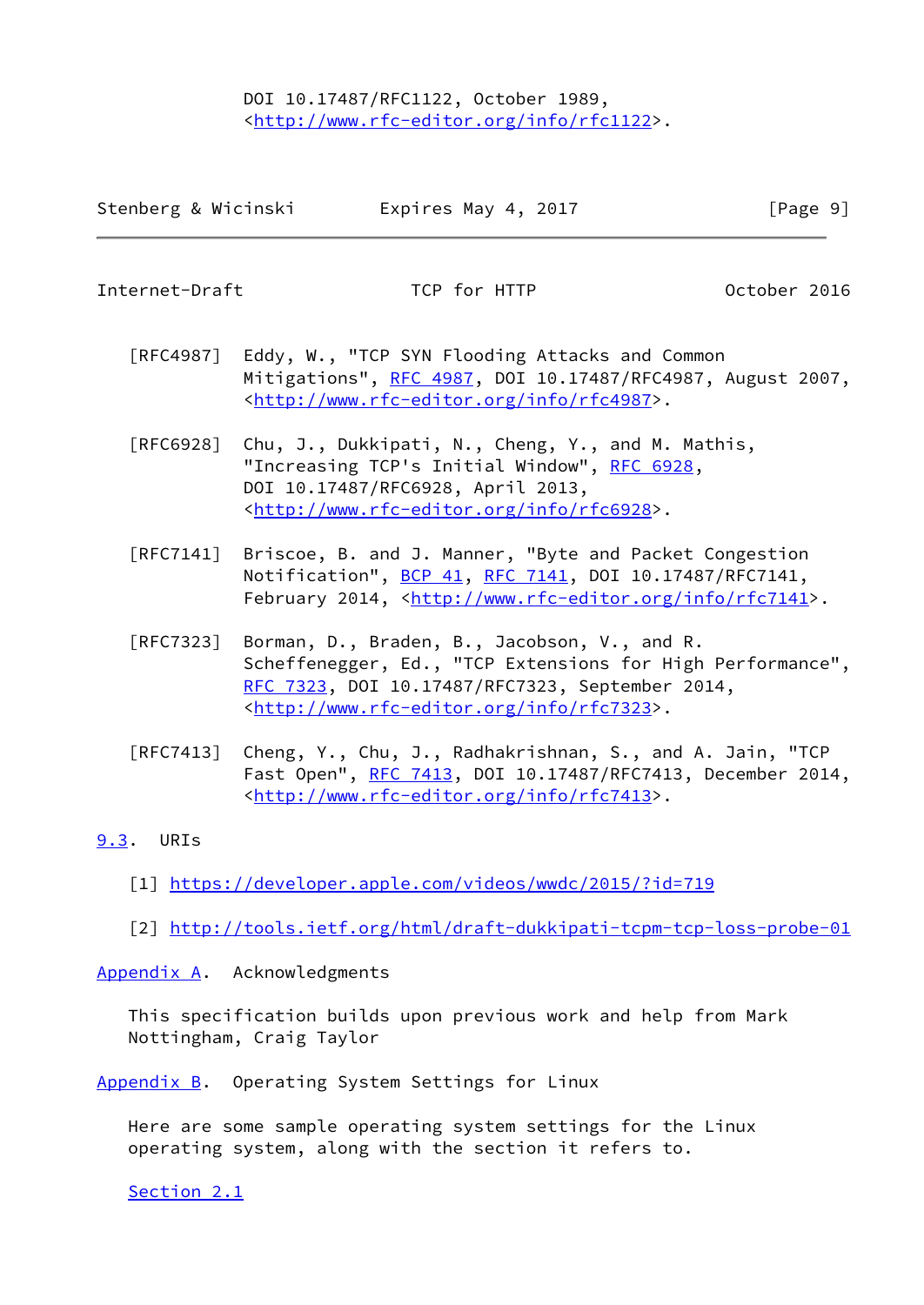fs.file-max = <number of files>

[Section 2.2](#page-3-0)

net.core.netdev\_max\_backlog = <number of packets>

[Section 2.3](#page-3-1)

Stenberg & Wicinski **Expires May 4, 2017** [Page 10] Internet-Draft TCP for HTTP 0ctober 2016 net.core.somaxconn = <number> [Section 2.4](#page-3-2) net.ipv4.ip\_local\_port\_range = 1024 65535 [Section 2.5](#page-3-4) net.ipv4.tcp\_fin\_timeout = <number of seconds> [Section 2.6](#page-3-5) net.ipv4.tcp\_tw\_reuse = 1 [Section 2.7](#page-3-6) net.ipv4.tcp\_wmem = <minimum size> <default size> <max size in bytes> [Section 2.7](#page-3-6) net.ipv4.tcp\_rmem = <minimum size> <default size> <max size in bytes> [Section 2.8](#page-4-0) net.core.rmem\_max = <number of bytes> [Section 2.8](#page-4-0) net.core.wmem\_max = <number of bytes> [Section 5.1](#page-8-1)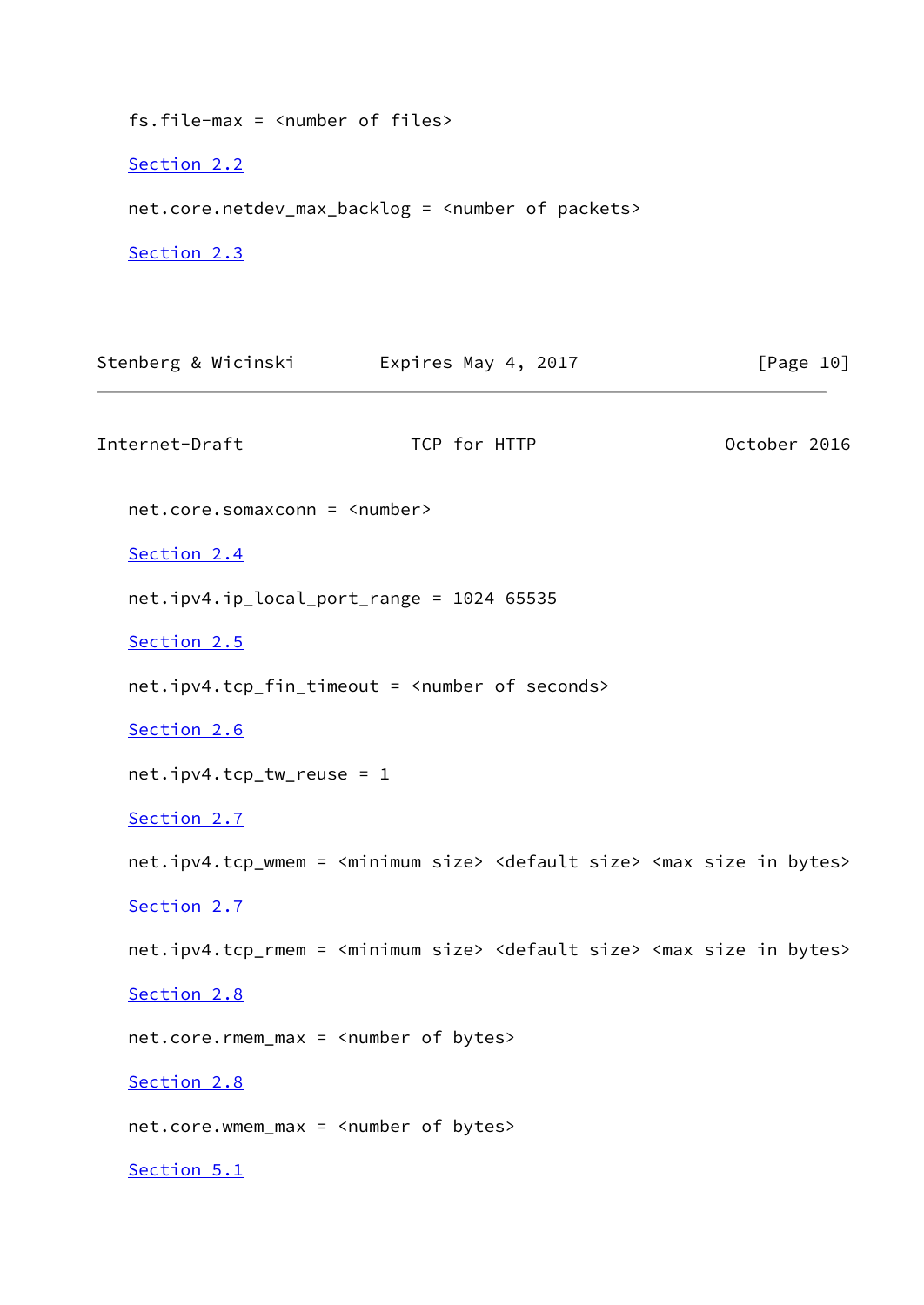```
 net.ipv4.tcp_slow_start_after_idle = 0
 Section 4.3 Turning off Nagle's Algorithm:
int one = 1;
 setsockopt(fd, IPPROTO_TCP, TCP_NODELAY, &one, sizeof(one));
 Section 4.4
 On recent Linux kernels (since Linux 2.4.4), Delayed ACKs can be
 disabled like this:
int one = 1;
 setsockopt(fd, IPPROTO_TCP, TCP_QUICKACK, &one, sizeof(one));
```

| Stenberg & Wicinski | Expires May 4, 2017 | [Page 11] |
|---------------------|---------------------|-----------|
|---------------------|---------------------|-----------|

<span id="page-12-0"></span>Internet-Draft TCP for HTTP October 2016

 Unlike disabling Nagle's Algorithm, disabling Delayed ACKs on Linux is not a one-time operation: processing within the TCP stack can cause Delayed ACKs to be re-enabled. As a result, to use "TCP\_QUICKACK" effectively requires setting and unsetting the socket option during the life of the connection.

Authors' Addresses

 Daniel Stenberg Mozilla

 Email: daniel@haxx.se URI: <http://daniel.haxx.se>

 Tim Wicinski Salesforce

Email: tjw.ietf@gmail.com